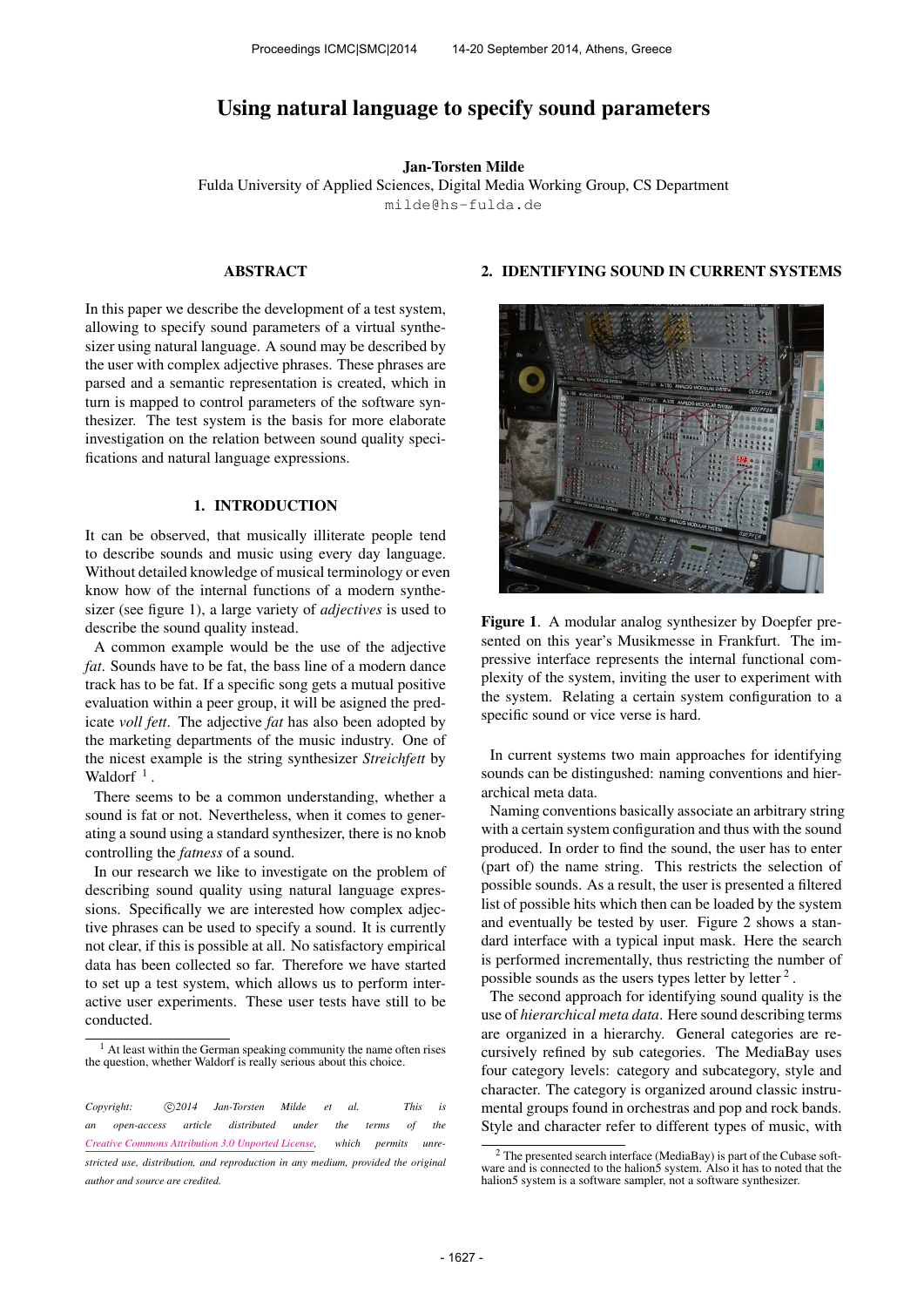| œ<br><b>All Instrument Sets</b>   | ∍                         |             |                          |                          |                                                | O   |
|-----------------------------------|---------------------------|-------------|--------------------------|--------------------------|------------------------------------------------|-----|
| Category                          | <b>Sub Category</b>       |             | - Style                  |                          | Character                                      |     |
| Accordion                         | A. Bass                   | 12          | <b>Blues</b>             | $\overline{2}$           | Acoustic                                       | 18  |
| 532<br><b>Bass</b>                | A. Guitar                 |             | Classical                | $\bar{3}$                | Analog                                         | 298 |
| Brass                             | A Piano                   |             | Country                  |                          | <b>Attack</b>                                  | 74  |
| Chromatic Perc                    | Accordion                 |             | <b>Flectronica/Dance</b> | 193                      | <b>Bright</b>                                  | 74  |
| Drum&Perc<br>45                   | Adibs                     |             | Experimental             |                          | Clean                                          | 117 |
| Ethnic                            | African                   |             | 3377                     |                          | Clear                                          | 37  |
| Gutar/Plucked                     | American                  |             | Pop                      | 97                       | Cold                                           | 10  |
| Keyboard                          | Analog                    | ۵           | <b>Rock/Metal</b>        | 20                       | Dark                                           | 168 |
| <b>Musical FX</b>                 | Arpeggio                  |             |                          | Urban (Hip-Hop / R&B) 29 | Decay                                          | 155 |
| Organ                             | Asian.                    |             | World/Ethnic             |                          | Digital                                        | 78  |
| <b>DOG</b><br>bass                | 0, 0, 0, 0, 1, 2, 3, 4, 5 |             | 008                      |                          | 日日画                                            | 592 |
| Name                              | Rating                    |             | Category                 | Sub Category             | Character                                      |     |
| о,<br><b>Auto Wobbler</b>         | ***                       | Bass        |                          | Synth Bass               | Mono+Analog+Modern+Proc                        |     |
| o,<br><b>Bad One</b>              | ***                       | Bass        |                          | Synth Bass               | Mono+Analog+Distorted+Ric                      |     |
| Ξ.<br><b>Bass &amp; Chord Arp</b> | ***                       |             | Synth Comp               | Analog                   | Poly+Analog+Modern+Proce                       |     |
| ο.<br><b>Bass Acid Synth</b>      | ***                       | Bass        |                          | Synth Bass               | Single+Electric+Distorted+Pn                   |     |
| Ο.<br><b>Bass Comp Split</b>      | ***                       |             | Organ                    | Electric                 | Polv+Split+Electric+Vintage+1                  |     |
| D,<br><b>Bass Doodle</b>          | ***                       | <b>Bass</b> |                          | Synth Bass               | Mono+Glide+Analog+Vintage                      |     |
| o,<br><b>Bass Driver</b>          | ***                       | Bass        |                          | Synth Bass               | Single+Analog+Modern+Disti                     |     |
| Ξ.<br><b>Bass Drum Select</b>     | ***                       |             | Drum&Perc                | Kick Drum                | Drv+Percussive+One Shot                        |     |
| ο.<br><b>Bass Guitar Synth</b>    | ***                       | Bass        |                          | Synth Bass               | Single+Clean+Electric+Percu                    |     |
| D.<br><b>Bass Head</b>            | ***                       |             | Drum&Perc                | Beats                    | Electric+Dark+Loop+New+M                       |     |
| Ξ.<br><b>Bass Lab</b>             | ***                       | Bass        |                          | Synth Bass               | Single+Electric+Clean+Proce                    |     |
| n<br><b>World Washington</b>      | $+1 + 1 +$                | $n = -$     |                          | Private Prices           | Principal of the adults of the search from the |     |

Figure 2. Sound search of the halion5 software synthesizer. The user has to type in sound names into a very tiny input field. Sounds are listed in a tabular view and can be ordered according to different column categories.

the finest category finally trying to somehow describe the *character* of the sound. While in the first three levels nominal phrases are used to set up distinct classes, in this category we find adjectives to capture the mood or the expression of the sound. Figure 3 shows an example of a search hierarchy.

Both approaches are easy to understand and effective to organize large quantities of sounds, but still make it very hard to find a specific sound. An obvious problem are sound names. These names are almost completely arbitrary. Sounds are described either metaphorically or by the underlying technology or by specific music genre and in many other ways. A good example is the guitar sound named "Brian Will Rock You", which obviously refers to a sound comparable to the one found in the song "we will rock you" by Queen with the guitar played by Brian May. How would one ever come up with idea to search for "Brian" ?

The meta hierarchies are also problematic. Again category names are arbitrary. This is not so much of a problem, as the number of terms is usually quite small. On the other hand categories are used to clearly discriminate the sounds. Either a sound is in a category or it is not. When you are trying to find that "fat bass" with the category system, then you might be faced with fact, that you simply do not know, which category the sound is in: it could be an analog upright bass, a monophonic bass using FM synthesis or a filtered brass sound.

As a result both approaches force you to painfully step through thousands of sounds on your hard disk desperately seeking for the right one for your current arrangement. Even worse, you have used the sound before, but just cannot remember the name or the category.

# 3. THE TEST SYSTEM

In order to perform interactive user tests we developed a software synthesizer that incorporates both a standard control interface and a natural language input system, allowing



Figure 3. Hierarchical sound search for the halion5 software synthesizer. Categories are presented in a tabular way, starting with highest hierarchical level in the first column. For each level a list of possible values can be selected by the user. The hierarchy filters the result list by performing a logical AND operation.

to describe the sound using complex adjective phrases.

The test system is based on a (simple) standard synthesizer that has been implemented using the *Processing* programming environment (see [1], [2]). This environment is specifically suited for the development of visually attractive, interactive systems. It is often used within the field of computer based generative art and also offers a large number of extension libraries. These include a simple to use audio library (*Minim*), allowing to easily setup a modular synthesizer consisting of the standard components: oscillators, filters, amplifiers.

For the test system we developed a monophonic synthesizer. The system consists of a DCO generating five variations of waveforms (sine, square, saw, triangle and noise). The pulse width of the square waveform can be adjusted. In addition it is possible to create a waveform by summing the first n harmonics with random weights.

The signal is routed into the DCF, a simulation of a 24dB Moog resonance filter. The filter provides three filter characteristics: a low pass filter, a high pass filter and and a band pass filter. In addition, the cutoff frequency can be set and the resonance strength can be specified.

Once the signal has been filtered it is sent to the DCA. As usual, this step allows to control the loudness progression of the final signal.

The DCF and the DCA are each being further controlled by a four step ADSR envelope which is triggered by noteon/note-off events. Two more LFO have been incorporated into the system. One LFO modulates the DCO in order to realize a vibrato, the second LFO is used to further modulate the frequency of the DCO, the cutoff frequency of the DCF and the gain of the DCA $<sup>3</sup>$ .</sup>

The final output of the oscillator-filter-amplifier chain is sent to an effect unit consisting of a simple delay. Here the delay time and the amplification factor can be set. The complete system architecture is displayed in figure 4.

We tried to design the user interface of the test system according to current industry standards. Almost every physical system on the market is using dedicated hardware controls (knobs, sliders, buttons etc.) to interact with the cen-

 $3$  To be precise here: the gain is controlled independent from the DCA in gain module chained behind the DCA.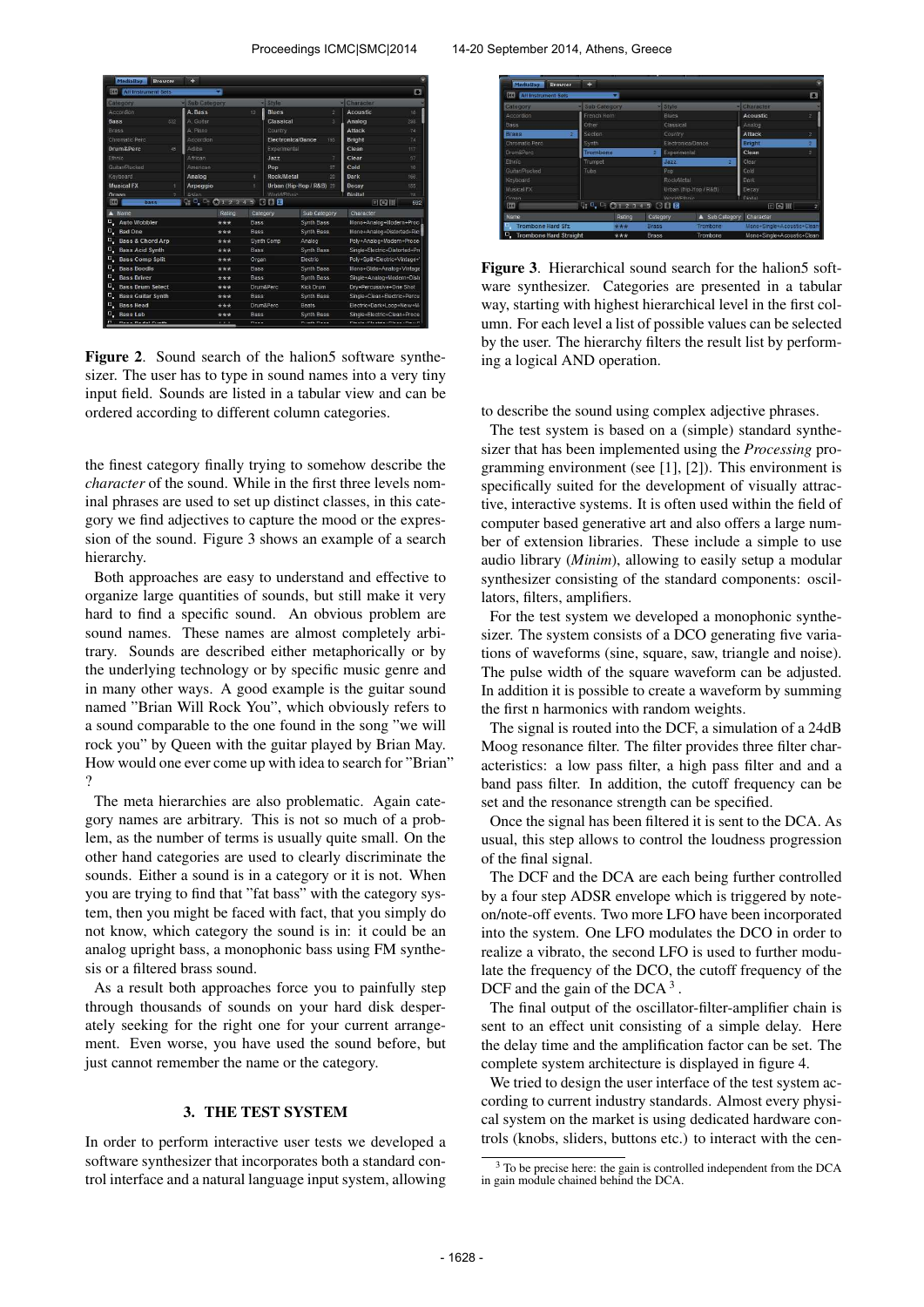

Figure 4. The system architecture of the synthesizer system. The architecture follows a standard configuration found in many systems: the oscillator generates the basic wave form, which is filtered by a DCF. A subsequent DCA controls the volume. In addition 2 LFOs and an ADSR further control volume and modulation of the generated sound.

tral internal parameters of the sound generating system. This approach has been adopted by software synthesizers: the majority of the virtual instruments displays a user interface which copies the look and feel of a realsystem. As our test system has a relatively simple internal structure, the complexity of the control interface is not very high. Nevertheless it provides all the elements, that are found in bigger systems. We think, that we have found a good level of abstraction for the test system. It is versatile enough to generate an interesting variety of sounds, still simple enough to be explained to the test participants.



Figure 5. The interface of the test system. The graphical user interface mimics the physical appearance of a simple analog synthesizer, thus creating compatibility with standard commercial systems. The evaluation unit is used to collect user data during the naming process.

# 4. SOUND AND LANGUAGE

As a starting point for the development of the natural language interface, we generated a list of adjectives (see table 1) based on our own experience in describing sounds. This list has not been empirically checked. It is solely based on personal preferences. While this approach might be questionable, we found that the number of adjectives quickly rises and becomes quite diverse, when taken from user interviews. This result indicates that it might not be feasible to allow unrestricted use of every day language for the sound description. Instead controlled language (see [3]) could be used, reducing the vocabulary to a predefined subset.

| System parameter      | Adjective  | Antonomy  |
|-----------------------|------------|-----------|
| volume                | laut       | leise     |
| filtering, waveform   | hell       | dunkel    |
| filtering, waveform   | schrill    | dumpf     |
| modulation, vibrato   | pulsierend | monoton   |
| ADSR, waveform        | hart       | weich     |
| modulation, filtering | rhytmisch  | melodis   |
| ADSR, delay           | kurz       | lang      |
| modulation            | ansteigend | abfallend |

Table 1. A subset of the list of basic adjective pairs. The table lists adjectives with their semantic counterparts (antonym) and shows how they could be related to sound parameters of the test system.

Once the basic set of adjectives had been chosen, we tried to expand the possible vocabulary. This was achieved by using the GermaNet system (see [4]). GermaNet is the German WordNet version. In this data base more then 100000 German lexical items are stored with their conceptual and lexical relations encoded. With this system it becomes quite simple to find adjectives with related meaning (synonyms) and adjectives with opposite meaning (antonyms) . Using this approach, we were able to extend the basic list of descriptive adjectives to more than 150.

#### 4.1 NLP analysis and generation

The standard user interface of the test systems has been extended by incorporating a natural language input field. Using this field, the user is able to enter complex adjective phrases (currently in German). These phrases are parsed by the underlying NLP (*Natural Language Processing*) system and a (complex) attribute value matrix is set up. This matrix is used as an internal semantic representation of the user's sound description and will be mapped onto the sound parameters.

| VERLAUF: | ANSTIEG:<br>DAUER: | SCHNELL<br>KURZ |
|----------|--------------------|-----------------|
|          | SCHMINGEND:        | LETCHT          |
|          | SCHMELLEND:        | NEIN            |
| KLANG:   | TON:               | DUNKEL          |
|          | LAUTHEIT:          | MAXIMAL         |

Figure 6. Attribute Value Matrix. In this example information of different parts of the user's sound description has been collected. The unification process integrates the parts, joins compatible information and thus fills the slots of the AVM.

The underlying parser is using a lexicon driven approach. The lexicon is a list of words, which are associated with certain attribute value pairs, describing their semantic value. In our case semantic value refers to sound quality parameters. These parameters will later be mapped onto system